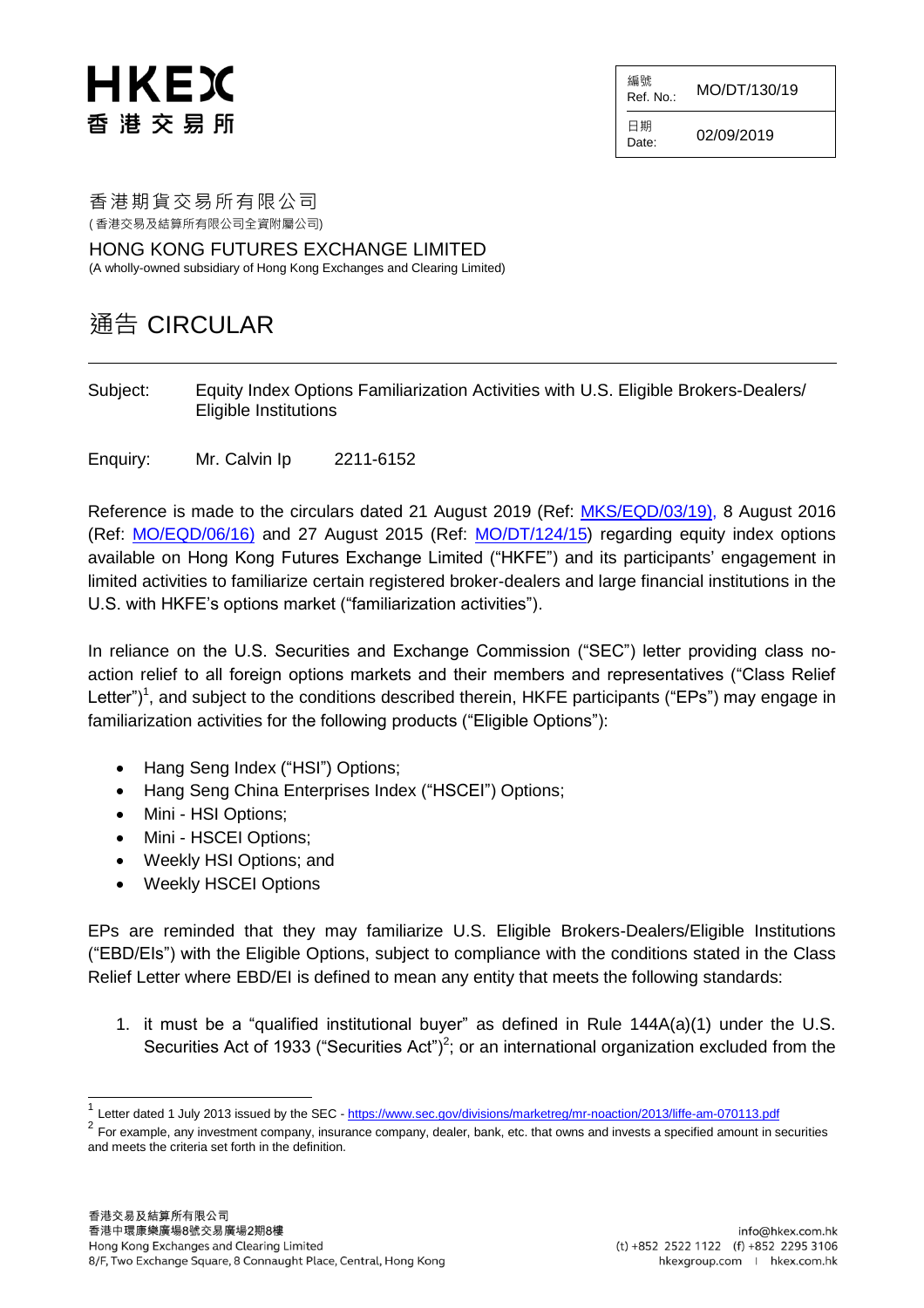

definition of "U.S. person" in Rule 902(k)(2)(vi) of Regulation S under the Securities Act; and

2. it must have had prior actual experience with traded options in the U.S. options markets (and, therefore, would have received the disclosure document for U.S. standardized options called for by Rule 9b-1 under the U.S. Securities Exchange Act of 1934 ("Exchange Act")).

EPs who intend to conduct familiarization activities shall also comply with the conditions and procedures<sup>3</sup> listed in Appendix 1 of this circular, including providing the relevant notification and representations set out in Appendices 2 and 3.

EPs are advised to refer to the relevant rules and regulations under the Securities Act and the Exchange Act, and the Class Relief Letter, which are available on the [http://www.sec.gov,](http://www.sec.gov/) for details and to consult their professional advisors before engaging in any activities with U.S. clients to ensure compliance with the requirements of the SEC.

Sanly Ho Head Derivatives Trading Markets Division

*This circular has been issued in the English language with a separate Chinese language translation. If there is any conflict in the circulars between the meaning of Chinese words or terms in the Chinese language version and English words in the English language version, the meaning of the English words shall prevail.*

l 3 The conditions and procedures set forth in Appendix 1 of this circular are prescribed by HKFE pursuant to Rule 309(c) of the HKFE Rules.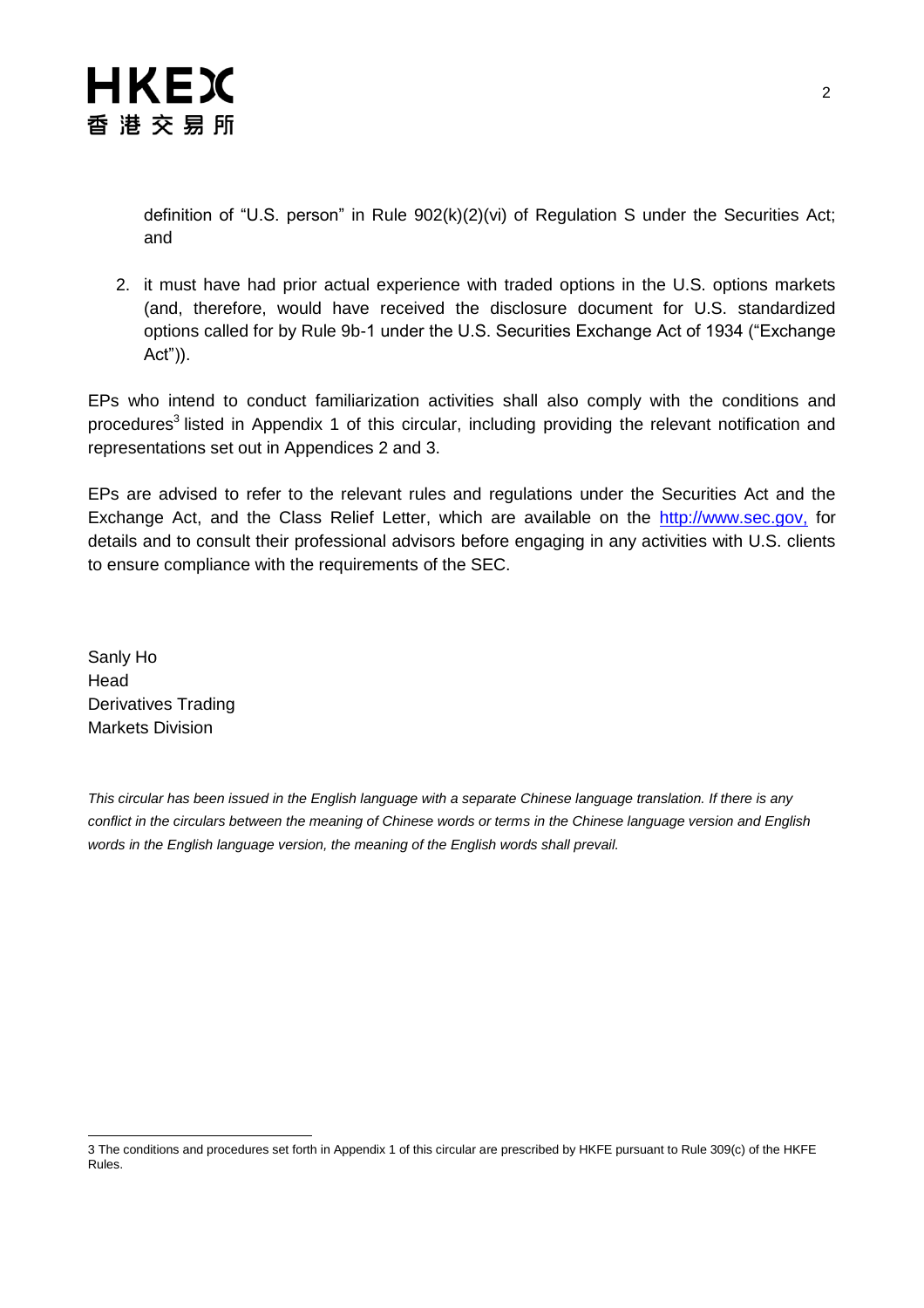### **Conditions and Procedures for EPs who may Potentially Engage Familiarization Activities**

EPs who may potentially engage EBD/EIs in familiarization activities with respect to the Eligible Options shall comply with the conditions stated in the Class Relief Letter and the following conditions and procedures:

- 1. under U.S. law, EPs that are not registered with the SEC as broker-dealers may deal with Eligible Institutions only in accordance with Rule 15a-6 under the Exchange Act, principally through U.S. registered broker-dealers, as provided in Rule 15a-6;
- 2. any options on securities of U.S. issuers, or on an index that includes any securities of U.S. issuers, that are traded on HKFE, if any, are not available for sale to U.S. persons;
- 3. EPs who intend to transact Eligible Options with one or more EBD/EI are required to notify HKFE for record keeping purpose by completing and returning the signed form at Appendix 2 of this circular to [dtproducts@hkex.com.hk](mailto:dtproducts@hkex.com.hk) before transacting (hard copy to be sent to Derivatives Trading, Market Division at 6/F Two Exchange Square, 8 Connaught Place, Central, Hong Kong);
- 4. without prejudice to paragraph 3 above, EPs engaging or expecting to continue to engage in transactions in Eligible Options with EBD/EI in reliance on the Class Relief Letter shall, if they wish to continue to engage in such transactions, provide HKFE with annual confirmation of their compliance with the conditions and procedures in the Class Relief Letter and this circular in accordance with the requirements specified by HKFE from time to time;
- 5. before effecting a transaction in Eligible Options with an EBD/EI, EPs are required to obtain, and maintain a record of, representations from such EBD/EI, signed by an appropriate officer, to the effect as that set forth in Conditions  $B1 - 7$  of the Class Relief Letter. HKFE may require EPs to provide copies of the representations to it. A sample of the representation form is set forth in Appendix 3; and
- 6. such other conditions, requirements, procedures and criteria as HKFE may prescribe from time to time.

EPs are advised to refer to the relevant rules and regulations under the Securities Act and the Exchange Act, and the Class Relief Letter which are available on the [http://www.sec.gov](http://www.sec.gov/) for details, and to consult their professional advisors before engaging in any activities with U.S. clients to ensure compliance with the requirements of SEC.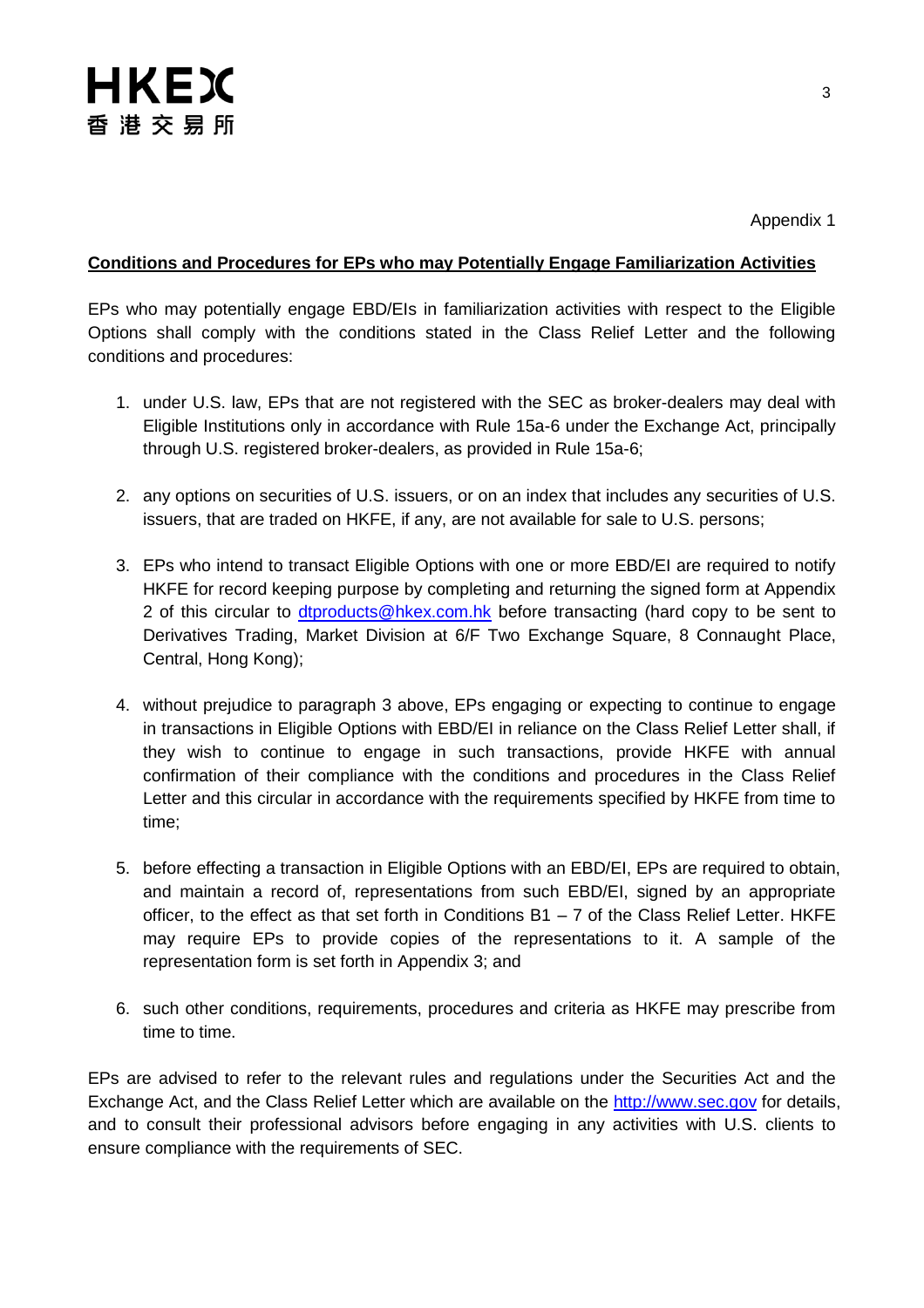

Appendix 2

### **Confirmation relating to Compliance of U.S. Securities and Exchange Commission Class No-action Relief**

To: Hong Kong Futures Exchange Limited ("HKFE")

We confirm that we, as HKFE Participant, will transact business in Eligible Options<sup>1</sup> with or for Eligible Broker-Dealers/Eligible Institutions in the United States in reliance on the class no-action relief letter<sup>2</sup> issued by the U.S. Securities and Exchange Commission ("SEC") on 1 July 2013 ("Letter"). We confirm that we shall comply with the conditions and requirements stated in the Letter and in HKFE circular Ref. No. MO/DT/130/19, issued on 2 September, 2019, and any updates thereto. In particular, we confirm that we shall obtain a signed form of representations from each Eligible Broker-Dealer/Eligible Institution in accordance with the Letter and the circular.

We certify that we will only deal with Eligible Broker-Dealers/Eligible Institutions in compliance with Rule 15a-6 under the U.S. Securities Exchange Act of 1934.

We acknowledge that we will be required, and we hereby agree, to provide annual confirmation of compliance to HKFE, in accordance with the requirements specified by HKFE from time to time.

From

| <b>HKFE Participant Name:</b> | <u> 1989 - Johann Stein, Amerikaansk politiker (</u> † 1920) |
|-------------------------------|--------------------------------------------------------------|
|                               |                                                              |
| Signature:                    |                                                              |
| Date:                         |                                                              |

<sup>1</sup> Hang Seng Index ("HSI") Options, Hang Seng China Enterprises Index ("HSCEI") Options, Mini-HSI Options, Mini-HSCEI Options, Weekly HSI Options and Weekly HSCEI Options traded on HKFE

<sup>&</sup>lt;sup>2</sup> <http://www.sec.gov/divisions/marketreg/mr-noaction/2013/liffe-am-070113.pdf>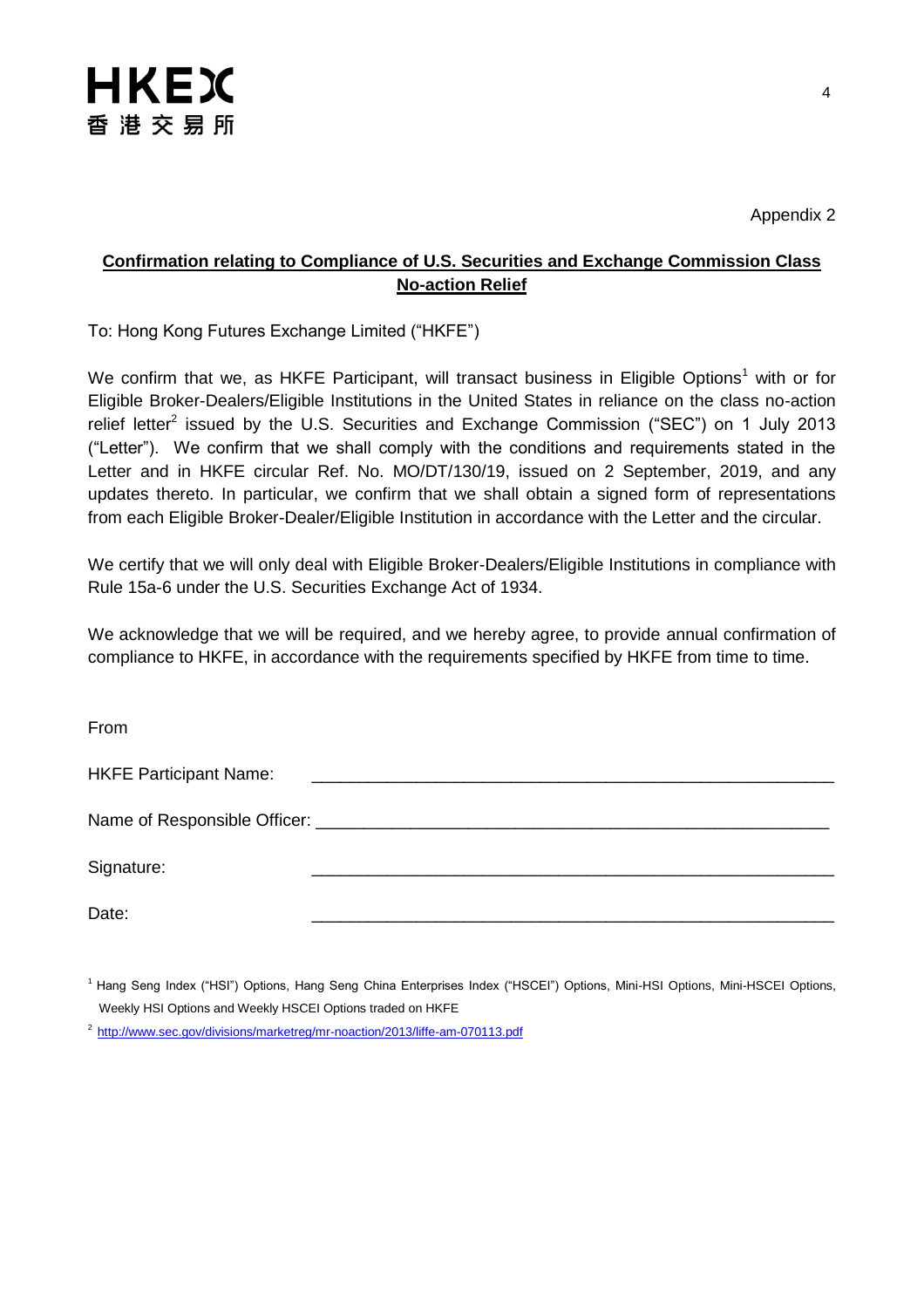

#### **Sample Form of Representations from U.S. Eligible Broker-Dealer/Eligible Institution**

In connection with the dealings of **Example 20** [Name of Eligible Broker-Dealer/Eligible Institution] (the "Firm") with **Example 20 Term in the Section Article 1** [Name of HKFE Participant] (the "HKFE Participant") in relation to Eligible Options, the Firm understands that the HKFE Participant is not registered with the U.S. Securities and Exchange Commission as a broker or dealer, and that the HKFE Participant is dealing with the Firm in reliance on an exemption from such registration as provided in Rule 15a-6 under the U.S. Securities Exchange Act of 1934 ("Exchange Act").

The undersigned represents that he or she is an officer of the Firm knowledgeable about its business and affairs and is authorized to provide the representations herein. On behalf of the Firm, the undersigned hereby further represents that:

- 1. The Firm is an Eligible Broker-Dealer/Eligible Institution, and as such it (i) owns and invests on a discretionary basis a specified amount of eligible securities sufficient for it to be a qualified institutional buyer under Rule 144A under the U.S. Securities Act of 1933 ("Securities Act") (and if a bank, savings and loan association, or other thrift institution, has net worth meeting the requirements of Rule 144A under the Securities Act), and (ii) has had prior actual experience in the U.S. standardized options markets and as a result thereof has received the options disclosure document entitled "Characteristics and Risks of Standardized Options" (the "Options Disclosure Document" or "ODD") that is prepared by the Options Clearing Corporation and the U.S. options exchanges;
- 2. The Firm's transactions in Eligible Options will be for its own account or for the account of another Eligible Broker-Dealer/Eligible Institution or for the managed account of a non-U.S. person within the meaning of Rule 902(k)(2)(i) of Regulation S under the Securities Act;
- 3. The Firm will not transfer any interest or participation in an Eligible Option it has purchased or written to any other U.S. person, or to any person in the United States, that is not an Eligible Broker-Dealer/Eligible Institution;
- 4. The Firm will cause any disposition of an Eligible Option it has purchased or written to be effected only on HKFE and settled on HKFE (or its associated clearing house, HKFE Clearing Corporation Limited ("HKCC")), and it understands that any required payments for premium, settlement, exercise, or closing of any Eligible Option with respect to which it has a contract with the HKFE Participant must be made in the designated currency;